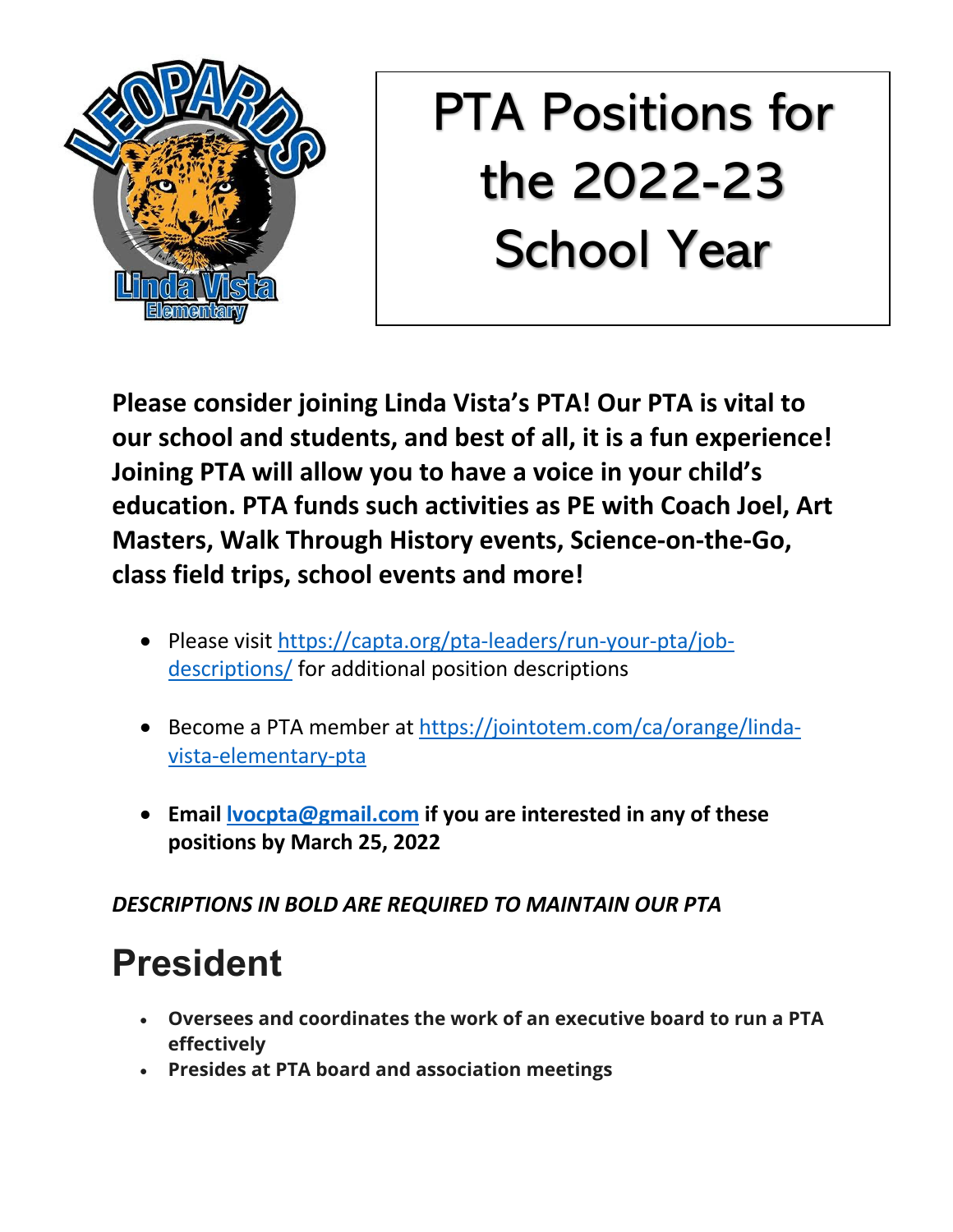- **Serves as the official contact, communicator and representative of a PTA**
- **Designated as an authorized signer for PTA checks, contracts and authorizations for payment**
- **Serves as ex-officio member of all committees except the nominating committee**
- **Works with other PTA leaders to connect families, school and community to support student success**

#### **Secretary**

- **Takes minutes at board and association meetings**
- **Co-signs formal papers with president: authorizations for payment, resolutions and formal letters**
- **Handles PTA correspondence as directed by the president**
- **Maintains and preserves PTA records and important documents to pass on at the end of the term**

#### **Treasurer**

- **Maintains permanent records to track unit funds and financial transactions**
- **Chairs budget committee and prepares annual budget for adoption by the association**
- **Pays all PTA bills as authorized by board or association**
- **Prepares reports for every board and association meeting and an annual financial report**
- **Ensures taxes and reports required by PTA bylaws, insurance or federal and state governments are completed and submitted by the due dates**

# **Fundraising Chairman (Ways & Means)**

- Works with a committee, appointed by the president, to plan and organize fundraising activities
- Focuses on raising the amount of funds needed to meet the unit's budget
- Presents reports on proposed fundraising activities at board and association meetings for approval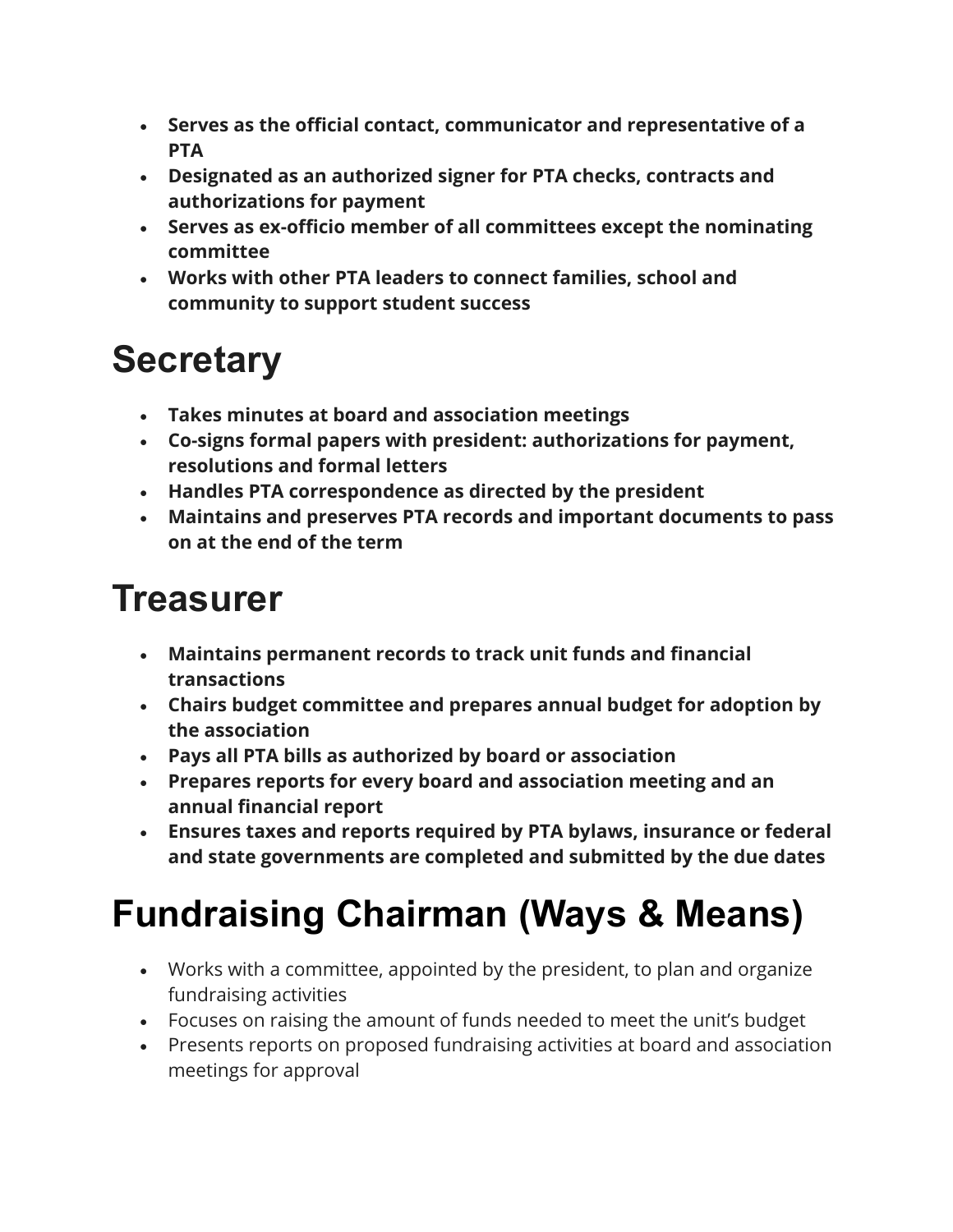#### **Executive Vice President**

- Works as the primary aide to the president
- Helps lead a PTA towards specific goals consistent with PTA purposes and policies
- Performs president's duties in his or her absence
- Carries out other duties outlined in unit bylaws and standing rules or as assigned

#### **Parliamentarian**

- Assists the president to manage meetings and advises on parliamentary procedure
- Chairs Bylaws committee to review unit Bylaws each year and revise Bylaws every three years
- Arranges nominating committee's first meeting, providing information on nomination and election process

# **Financial Secretary**

- Works closely with the treasurer and other financial officers in handling PTA funds
- Keeps a record of all PTA funds collected, deposited and disbursed
- Prepares monthly and annual financial reports

#### **Room Parent Coordinator**

- Works with the PTA president, principal and teachers to coordinate Room Parents at the school to build stronger family-school partnerships to support student success
- Collaborates with other PTA board members, teachers and administrators to identify how parents can get more involved at school
- Oversees the recruitment and training for parent volunteers as Room Parents for a classroom or grade level
- Promotes PTA goals, membership and activities on campus as a committee chairman or officer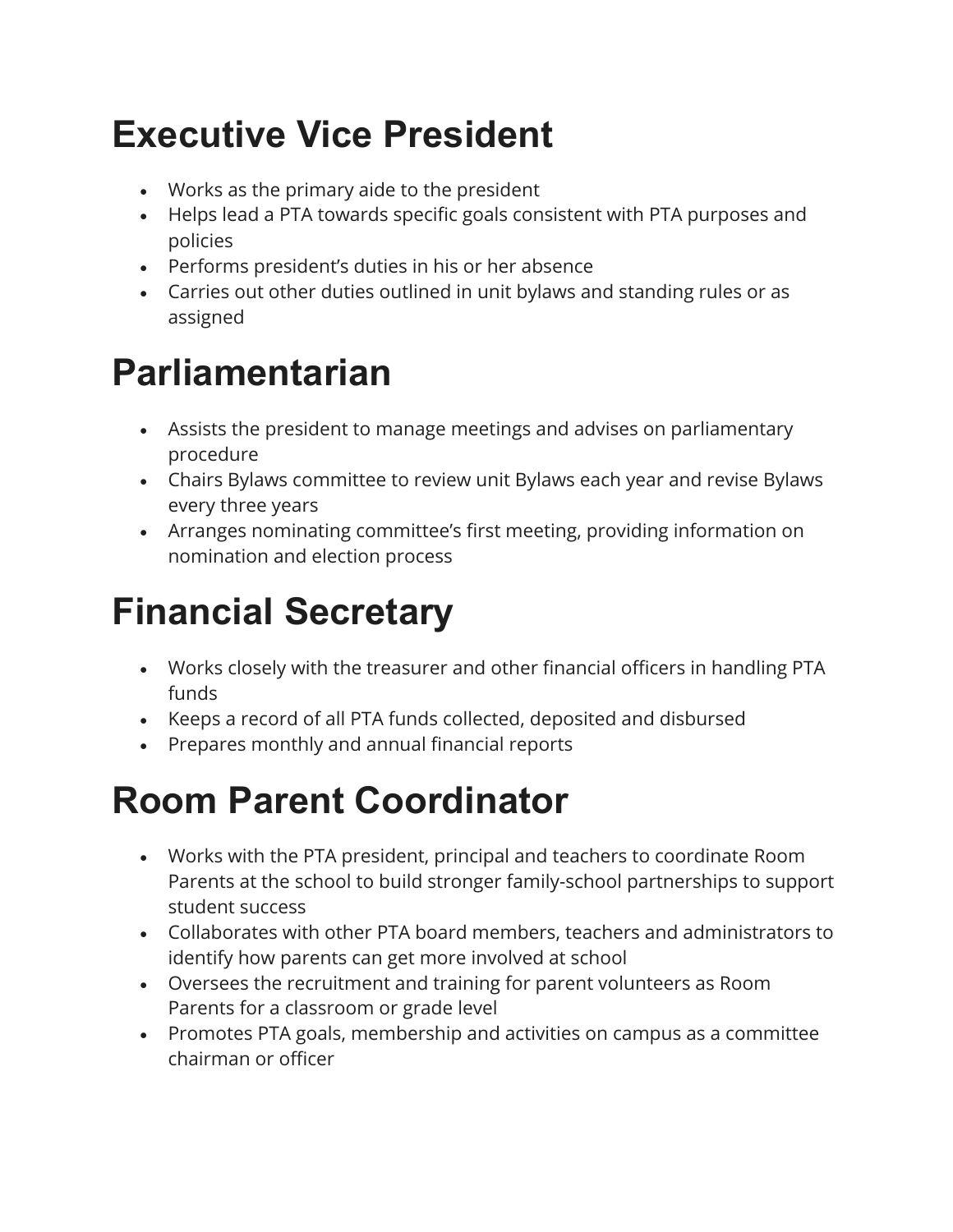# **Reflections Program Coordinator**

The National PTA Reflections Program is an arts recognition and achievement program for students. The Reflections Program provides opportunities for students to express themselves creatively and to receive positive recognition for original works of art inspired by a pre-selected theme while increasing community awareness of the importance of the arts in education.

- Become familiar with the materials on the California State PTA website at capta.org, the National PTA website at pta.org and the Reflections Packet sent to presidents in the service mailing.
- Develop a Reflections Program planning calendar using council and district PTA due dates; identify key steps to meet the calendar due dates. (Note that this program runs early in the school year for local units; therefore athletic events may need to be taken into consideration when planning the calendar.)
- Submit a Reflections Program budget to the budget committee for approval.
- Explain the Reflections Program to the principal and school staff; encourage their support and participation. Inform parents and community members. Share information about the Reflections Program at a PTA meeting, share examples of last year's entries and have current entry forms and rules available for distribution.
- Publicize the Reflections Program, theme and due dates in the school or PTA newsletter. The local newspaper or cable TV station also could be contacted for publicity.
- Select impartial, qualified judges. Inform judges of the criteria to be used in evaluating/judging Reflections Program entries. (Refer to the rules for each art category.) Remember to accept the judges' selections of winning entries.\

# **Auditor**

- Audits the books and financial records of a PTA to determine their accuracy
- Presents written reports on audits to the board and the association for adoption
- Forwards copies of adopted audits to council/district PTA as indicated in unit bylaws